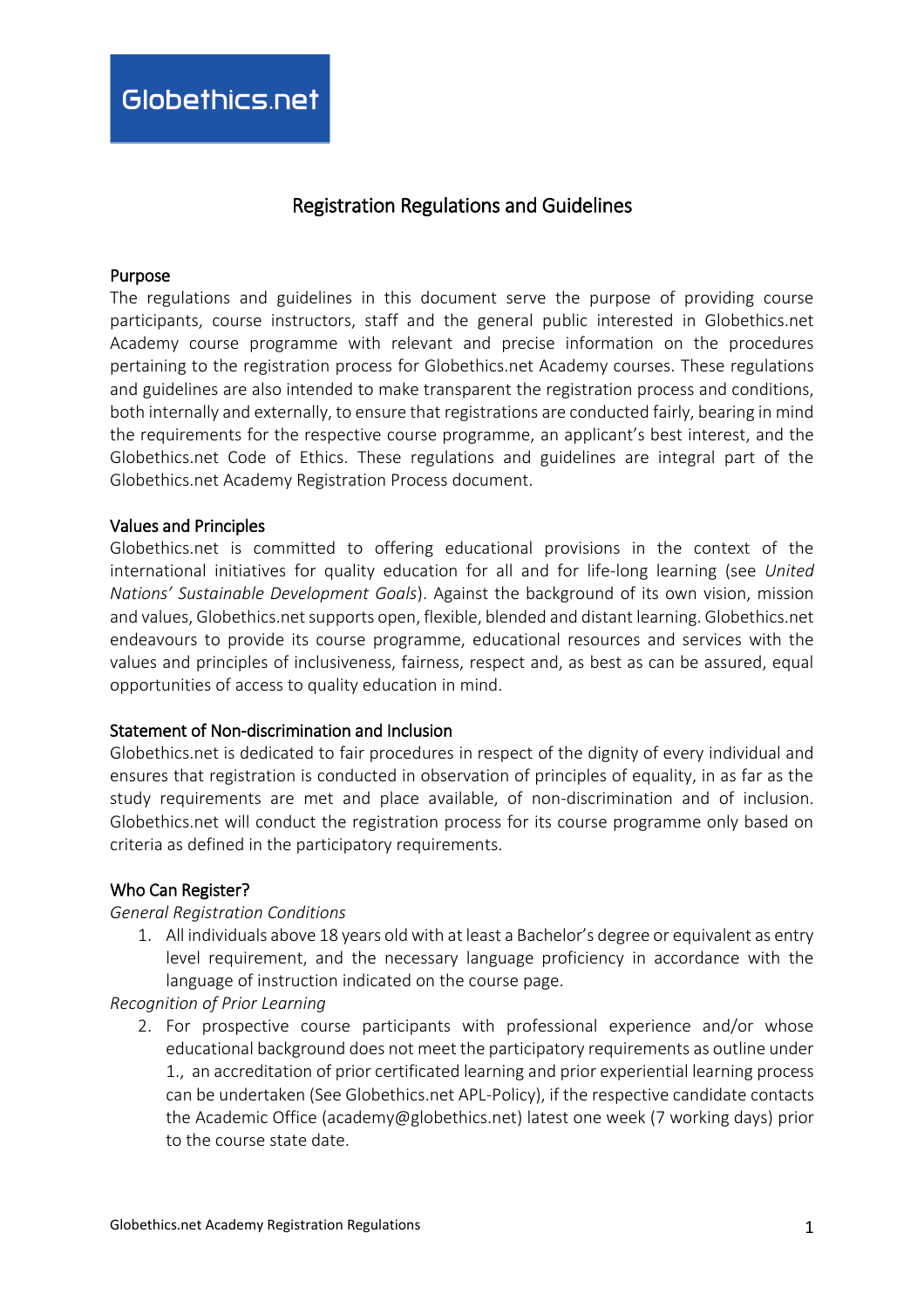### *Course Auditing Opportunities*

- 3. Individuals, members of partner institutions, or members of institutions interested in a partnership with Globethics.net, and Globethics.net staff members, including regional office staff members – considered and designated as "auditing course participants" – can choose from the following options for auditing a course for informational purposes without benefit of a grade, credit, assessment of assignments and certification, free of charge:
	- a. An auditing guest access for the selected course for a limited period of up to 21 days, with access to all course contents. An auditing guest access is habitually created outside of the semester/taught course period, but can be granted upon discretion of the Academic Dean also during the semester/taught course period.
	- b. A full Basic Track course registration as auditing course participant during the semester/taught course period, with access to all course contents, live sessions and extra-curricular activities. Auditing course participants are labelled accordingly for transparency purposes.

A registration for the Certificate Track is not possible for auditing course participants belonging to the aforementioned categories to ensure equal opportunities, fairness and to avoid conflicts of interest. Requests for an auditing guest access (option a.) can be made to the Academic office latest five (5) working days prior to the respective course start date [\(academy@globethics.net\)](mailto:academy@globethics.net). Option b. can be pursued autonomously by following the registration stages and by indicating the status category (auditing course participant) in the registration form.

## What Kind of Documentation is Needed?

- 4. Basic track courses are offered as open and free courses without any mandatory submission of supporting documentation on prior learning and education. Individuals who register for a Basic Track course take note that all Globethics.net Academy courses are continuing education/executive education courses designed and offered for professionals with academic education at Bachelor's level or equivalent, or within an Accreditation of Prior Learning (APL) procedure, professional experience relevant for the course.
- 5. Certificate Track courses require the submission of an evidence of participant's highest academic degree, to allow the Academic Office to verify that the study entry requirements are met, or, as applicable, to conduct an accreditation of prior learning procedure.
- 6. As evidences are considered an official, scanned copy of the certificate, academic transcript and/or an official letter of the higher education institution's registrar on the successful completion of the degree programme. The documentation can be directly uploaded during the registration process.

#### Who Takes Care of the Registration Process?

The Academic Office/Registrar's Office takes care of the registration process in collaboration with the Academic Support Team, creates user accounts and communicates the corresponding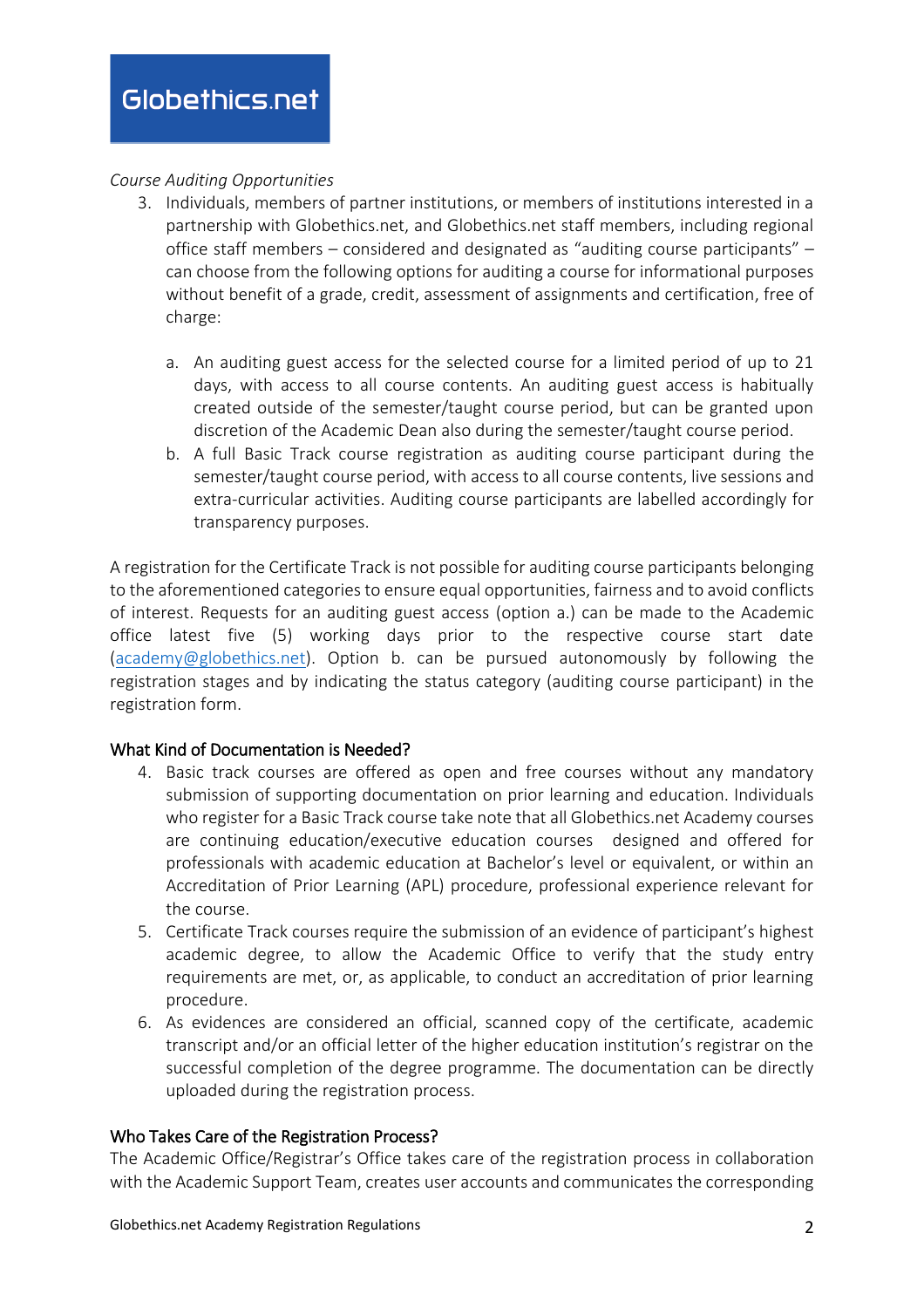access credentials to the course participants. All registrations are reviewed and the Academic Office reserves the right to verify participatory requirements for registrations made for Certificate Track courses. The responsibility and oversight of the registration process for the entire course programme lies with the Academic Dean.

### The Stages of the Registration Process

The registration process comprises the following three steps, in accordance with the Globethics.net Academy Registration document:

Step 1: The user has to fill in a form supported by JotForm and submit it. Within the form, the user will be able to choose from the courses available for that semester. If the user chooses any of the Certification Tracks, the user will be taken to the PayPal platform to finalise the payment through their PayPal account. If they don't have a PayPal account, Globethics.net also offers a bank transfer option.

Step 2: Once the user has submitted the form (and payment for the Certification Track), they will receive an automatic confirmation that their registration has been accepted through the platform.

In the case of bank transfers, this process will be done once the Globethics.net finance desk has received the payment, and the user will receive an email confirmation from this desk.

Step 3: A few days before starting the course, the user will receive an email with the login information to access the Globethics.net learning platform.

## Timelines and Late Registration

## *Opening of Registration*

7. Registrations for individual courses are open habitually one month prior to the course start date.

*Publication of Registration Opening and Closing Dates* 

8. Globethics.net publishes course start dates and the opening and closing of the registrations on the course pages and on its website.

*Registration as Part of a Participant Cohort*

9. Course participants who wish to become registered as part of a cohort and are supported by an institution, are invited to contact the Academic Office latest 7 calendar days prior to the course start date, to ensure that all relevant documentation can be submitted and reviewed in due time.

*Closing of Registration*

10. Registrations for Globethics.net courses close 3 calendar days prior to the start date, at 12.00 (noon) Central European Time.

*Late Registrations*

11. Late registrations are accepted for Certificate Track only until latest 10 calendar days after the course start date.